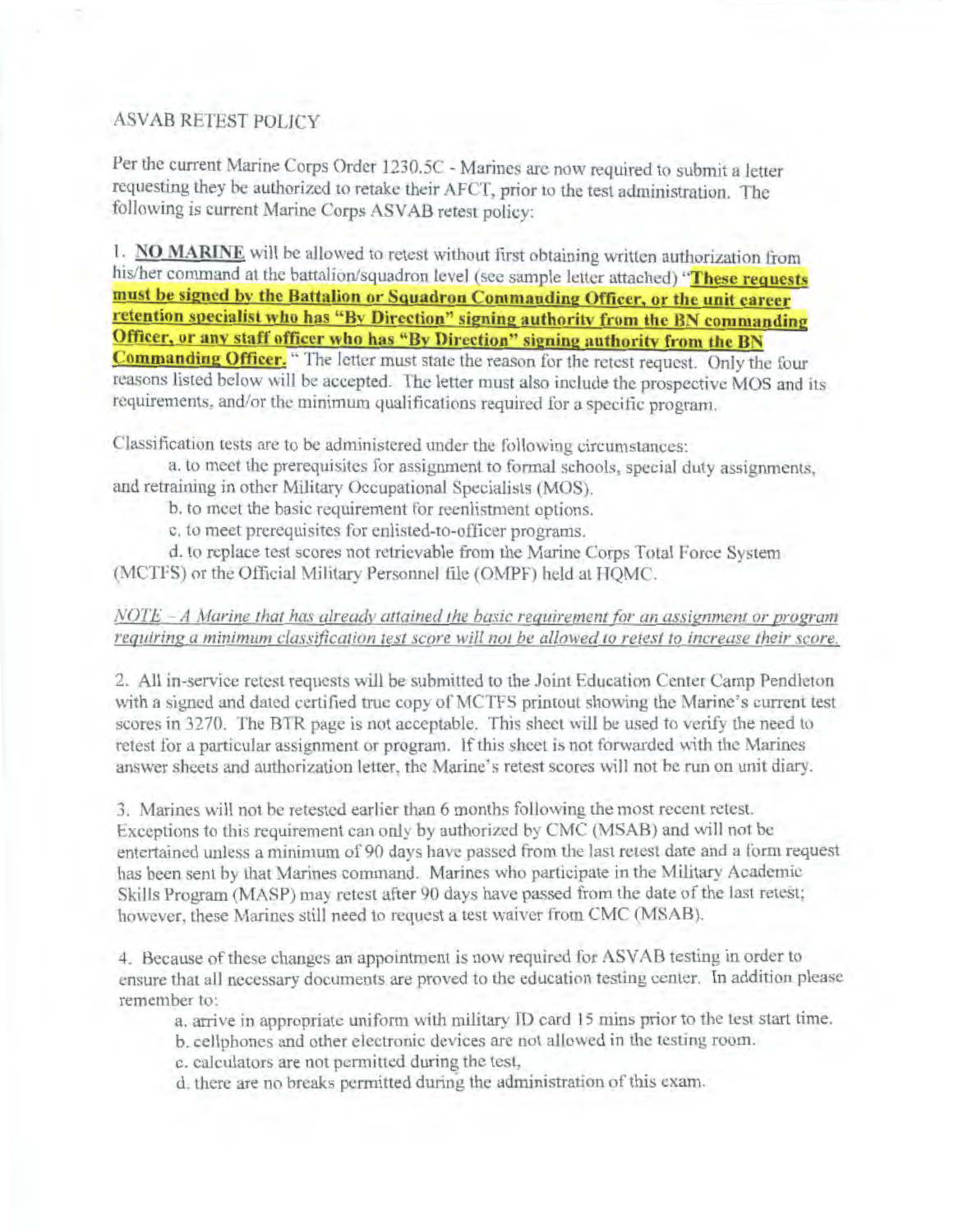Tests scores that do not have the appropriate documentation at the time of the test will not be certified by HQMC until all appropriate documents have been submitted to HQMC.

The Camp Pendleton Education Center will not schedule a testing appointment without the proper letter in the proper format. All letters signed by someone other than the Battalion, Squadron, or Regimental commanding officer must also provide a copy oftheir ByDir letter if it is not already on file at the Education Center.

These three documents must be turned into the test examiner prior to the beginning of the test.

To retrieve the test page in 3270 go to your IPAC or S-1 and ask them to access 3270:

# 1. Next access the **MARINE CORPS TOTAL FORCE SYSTEM.**

2. Select Training and Education by typing **TRNG.** On the second line type in the SSN or EID number.

3. Key in the word **TEST.** This will bring up the screen that shows all tests taken and the current test date and scores.

4. Print this page and stamp it with a certified true copy stamp. Sign and date above the stamp.

#### *SIX MONTH WAIVER REQUESTS*

Marines who have taken the AFCT within the last six months must obtain a waiver to the time limit **BEFORE** they retake the AFCT.

Marines must have their Commanding Officer or Career Planner send an email to Capt Christopher Czepiel or GySgt Christopher W. George at HQMC Manpower Studies and Analysis Branch (MSAB) requesting that their Marine be granted a waiver to the six month time limit. The email must include the date of the last AFCT test and the reason for retesting prior to the six month time limit.

Once they receive the waiver reply from Capt Czepiel or GySgt George, a copy of the email reply granting the waiver must be attached to the request letter and certified true copy of the MCTFS printout.

Any AFCT test report from DMDC that arrives at HQMC without the required waiver will not be scored and the Marine will then be required to wait an additional six months to retest.

### **NO WAIVER WILL BE GRANTED FOR ANYONE WHO IS WITHIN THE 90 DAY WINDOW FROM THE DATE OF THEIR LAST TEST.**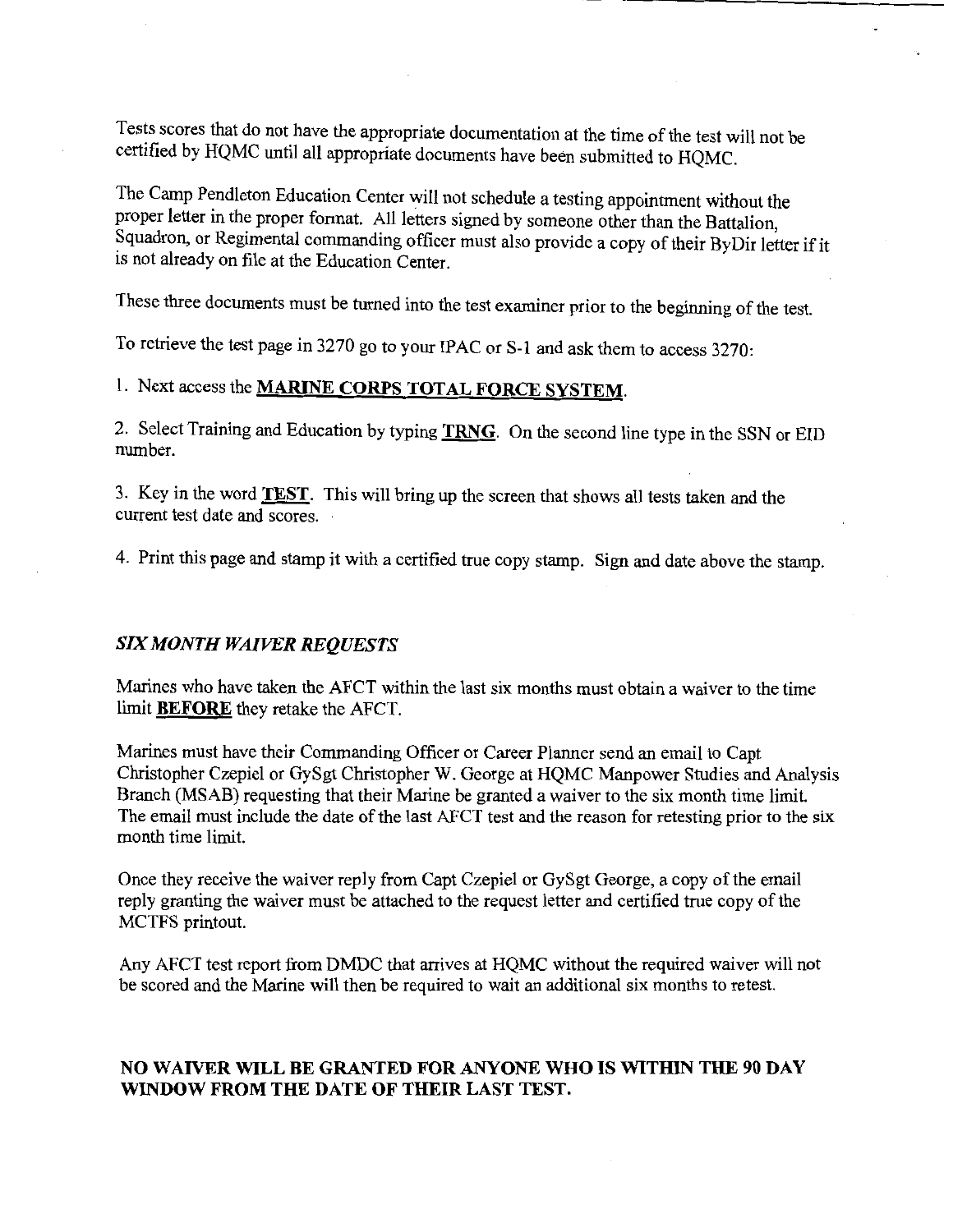# OFFICIAL BN LEITERHEAD



1230 Office Code Date

From: Battalion, Squadron, or Regimental Commanding Officer To: Education Officer, Marine Corps Base Camp Pendleton

Subj: REQUEST FOR IN-SERVICE RETEST OF ARMED FORCES CLASSIFICATION TEST(AFCT)

Encl: MCTFS Print-out of Scores for Sgt I. M. Motivated

Ref: (a) MCO l230.5B

I. In accordance with the reference. request an in-service retest of the Armed Forces Classification Test. Sgt l. M. Motivated is applying for the Warrant Officer Program and needs to attain an EL score of 110. His current score is a 108 and he last tested on 28 January 2006. Attached is a certified true copy of his TEST screen from MCTFS verifying these scores.

2. Point of Contact for this request is Major I. M. InCharge, Commanding Officer, Marine Unit, Camp Pendleton, CA at ( 123) 456-7890, DSN 456-7890.

> I. M. INCHARGE (or By direction)